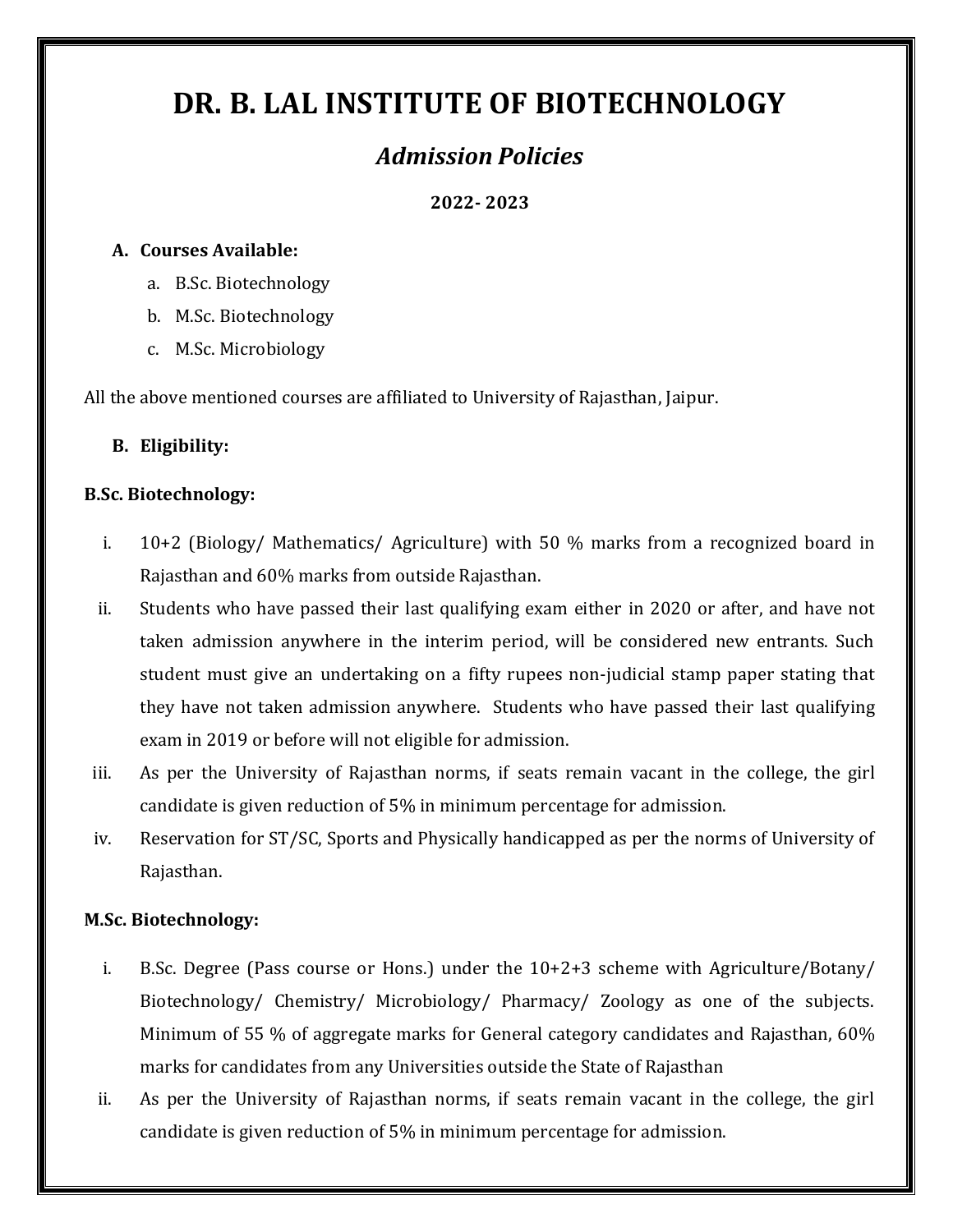#### **M.Sc. Microbiology:**

- i. B.Sc. Degree (Pass course or Hons.) under the 10+2+3 scheme with Microbiology/ Biotechnology/ Zoology/ Botany/ Chemistry/ Pharmacy/ Genetics/ Life Sciences/ Biochemistry/ Integrated Microbiology/ Integrated Biotechnology as one of the subjects. (Minimum of 55 % of aggregate marks for General category candidates, 60% marks for candidates from any Universities outside the State of Rajasthan)
- ii. As per the University of Rajasthan norms, if seats remain vacant in the college, the girl candidate is given reduction till 5% in minimum percentage for admission.

#### **C. Documents required -**

#### **Required Documents for Confirm Admission – In B.Sc. Biotechnology**

| a.            | 10 <sup>th</sup> Marksheet                 | Photocopy | Attested |
|---------------|--------------------------------------------|-----------|----------|
| b.            | 12 <sup>th</sup> Marksheet                 | Original  |          |
| $C_{\bullet}$ | Transfer Certificate and Character         | Original  |          |
|               | Certificate                                |           |          |
| d.            | Migration Certificate (For Candidate other | Original  |          |
|               | than RBSE)                                 |           |          |
| e.            | Caste Certificate                          | Photocopy | Attested |

#### **Required Documents for Confirm Admission – In M.Sc. Biotechnology and M.Sc. Microbiology**

| a. | 10 <sup>th</sup> Marksheet          | Photocopy | Attested |
|----|-------------------------------------|-----------|----------|
| b. | 12 <sup>th</sup> Marksheet          | Photocopy |          |
| C. | B.Sc. Mark sheet I, II and III Year | Original  |          |
| d. | <b>Transfer Certificate</b>         | Original  |          |
| e. | Migration Certificate (if required) | Original  |          |
|    | Caste Certificate                   | Photocopy | attested |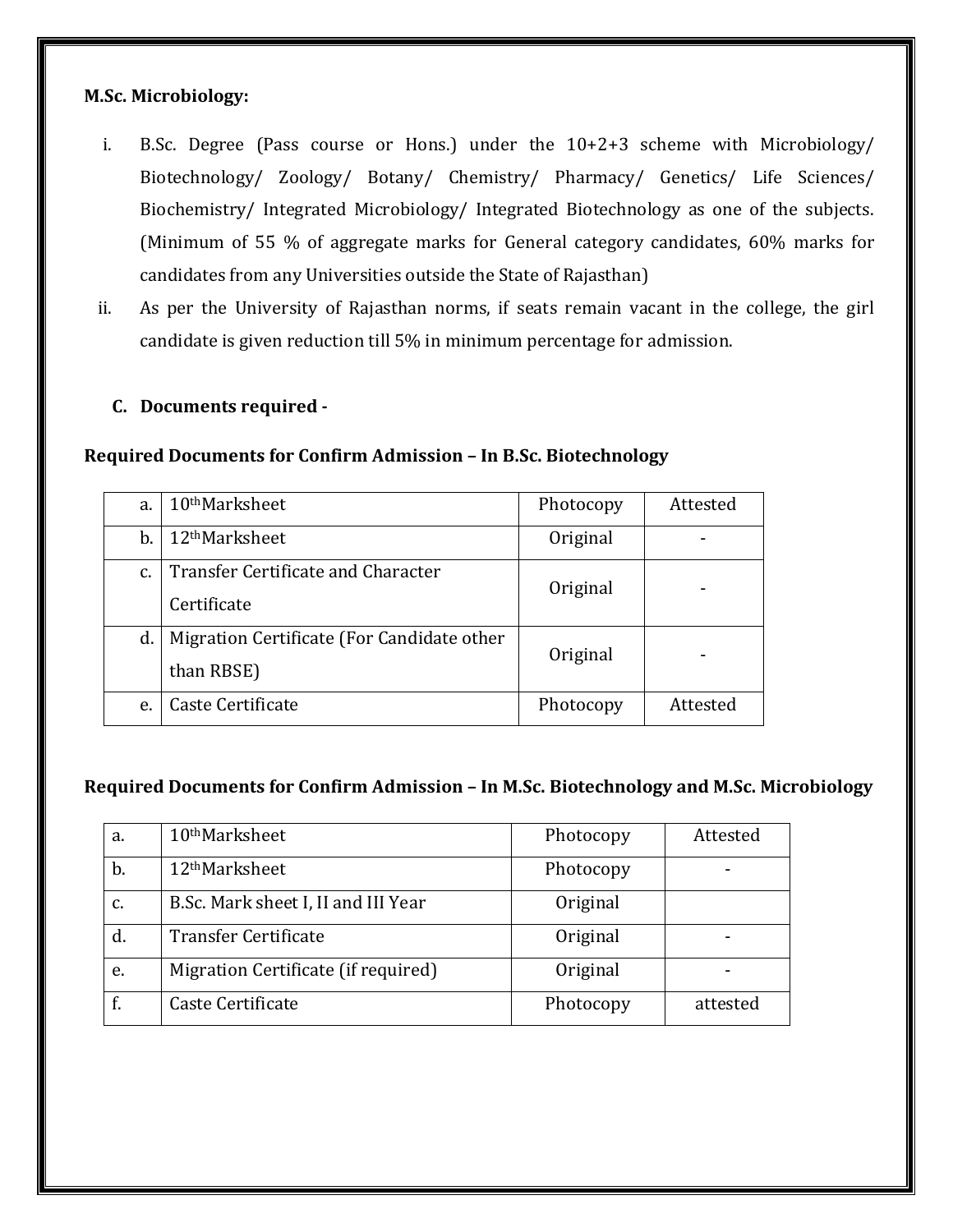#### **D. Fee policy:**

Fee structure for B.Sc. Biotechnology Admission in session 2022

| 1 | Registration cum Application form fee – Rs. 690/- At the time of Registration |  |
|---|-------------------------------------------------------------------------------|--|
| 2 | Course fee -                                                                  |  |
|   | Rs. 60000/- in B.Sc. Biotechnology I year<br>$\bullet$                        |  |
|   | Rs. 67000/- in B.Sc. Biotechnology II year including one month<br>$\bullet$   |  |
|   | training fee, applicable after B.Sc. Biotechnology I year                     |  |
|   | • Rs. 73000/- in B.Sc. Biotechnology III year including three month           |  |
|   | research project fee, applicable after B.Sc. Biotechnology II year            |  |
| 3 | Caution money – Rs. 3000/- Applicable at the time of admission and refundable |  |
|   | after completion of the course                                                |  |
|   |                                                                               |  |

Fee structure for M.Sc. Biotechnology and M.Sc. Microbiology Admission in session 2022 -

| Registration cum Application form fee - Rs. 690/- At the time of Registration |
|-------------------------------------------------------------------------------|
| Course fee – Rs. 35000/- per semester, total four semester in complete course |
| Caution money – Rs. 3000/- Applicable at the time of admission and refundable |
| after completion of the course                                                |

### **E. General Instructions -**

- i. Fee can be submitted via cash payment, DD, cheque or electronic transfer to account. In case of direct fee deposit through Online transfer/Cash/Cheque or DD deposition in Institute's A/c, it is student's responsibility to share the proof of deposition same day with accounts department and collect the receipt. Account details will be shared only after a written request from the student.
- ii. In case of cheque bounce, a penalty of Rs. 500 will be levied upon.

#### **F. Transportation Policy -**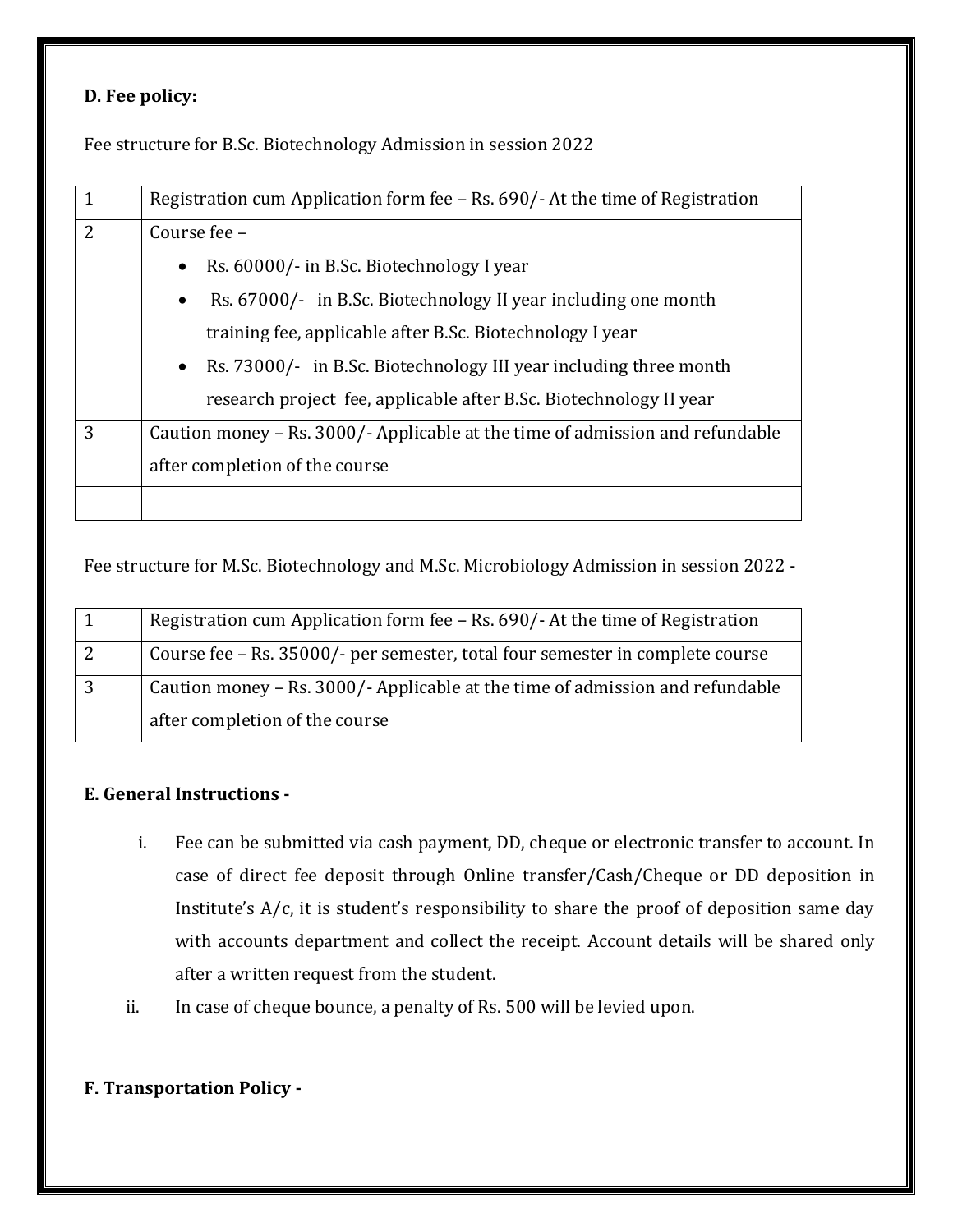i. Transportation facility is available for students. Route, timings, fee and availability will be confirmed only after 7 days from commencement of classes. Transport should be paid in advance up to 7<sup>th</sup> for the same month.Transportation fee will be deposited in 2 installments i.e. **Sept – Nov** and **Dec–February**.

#### **G. Accommodation Policy -**

- i. Separate accommodation facilities for Boys and Girls are identified by the management of the institute. Students may choose to stay at the identified hostels or are free to choose on their own.
- ii. Institute doesn't take any kind of fee either from students or from identified hostels for accommodation facility.
- iii. Accommodation fee is decided by the hostel management and institute has no role in defining the same.

#### **H. Scholarships -**

Scholarships are available based on merit basis:

B. Sc. Biotechnology:

| Criteria based on XII Board Exam Result |     |
|-----------------------------------------|-----|
| 75% to 85.09 %                          | 10% |
| 85.1% to 90.09%                         | 15% |
| 90.1% to 94.9%                          | 25% |
| 95% & Above                             | 50% |
| Defense personnel                       | 10% |

M.Sc. Biotechnology & M.Sc. Microbiology:

| Criteria based on Graduation Exam Result |     |
|------------------------------------------|-----|
| 80% to 85.09 %                           | 10% |
| 85.1% to 90.09%                          | 15% |